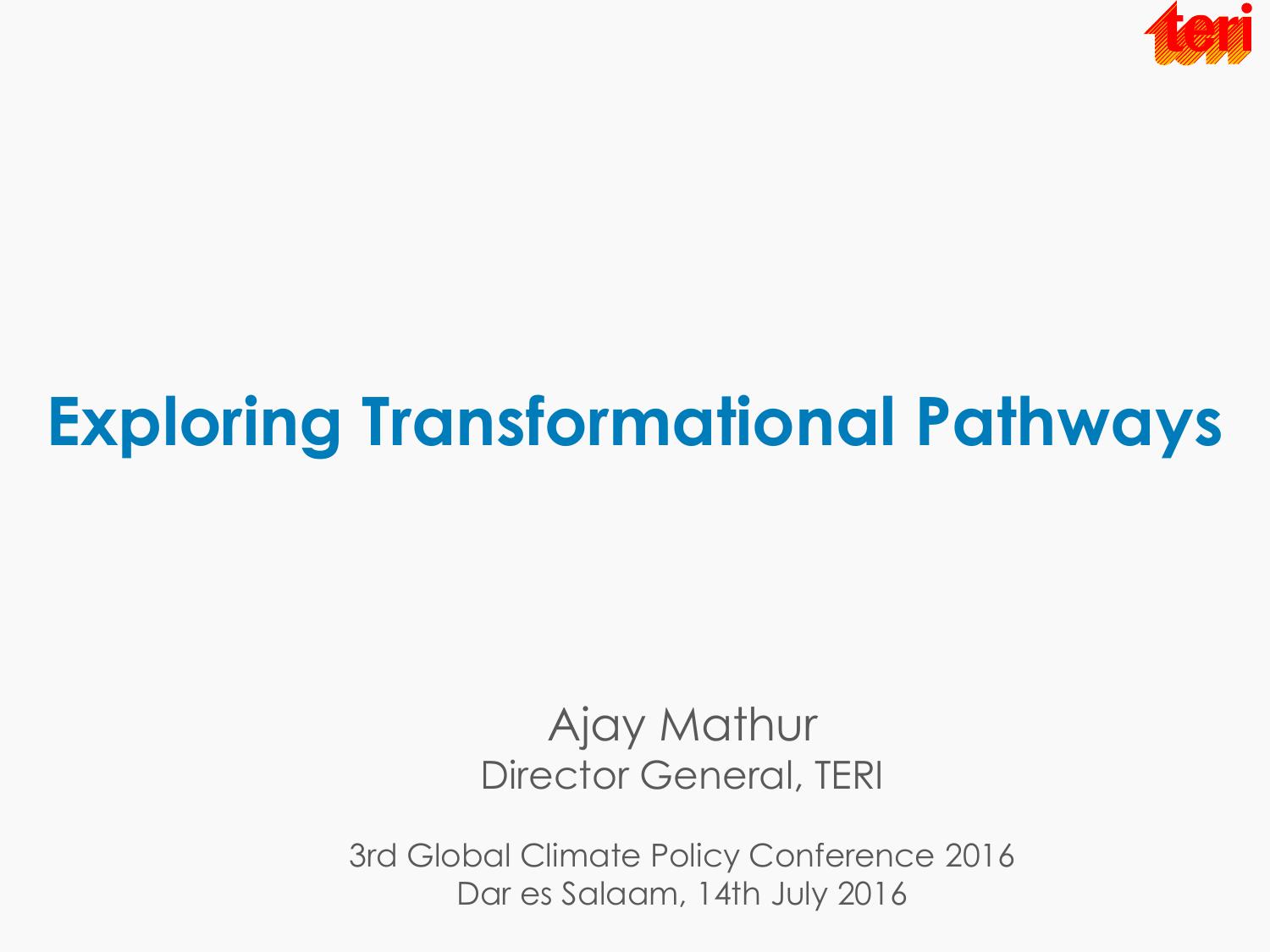## **The Nature of the Climate Change Problem**

- Addressing climate change concerns involves choosing higher-cost lower-CO2 emission technologies over lower-cost, higher emission technologies
	- For some applications, especially for energy efficiency, initial cost is higher, but running (energy) costs are lower
	- For some applications, especially for renewables, the long-term cost of electricity is higher
	- Technology evolution is bringing down costs and enhancing performance
- Addressing climate change is about meeting higher costs (at least in the medium term) and enabling rapid technology evolution; Challenge is to accelerate action – accelerate deployment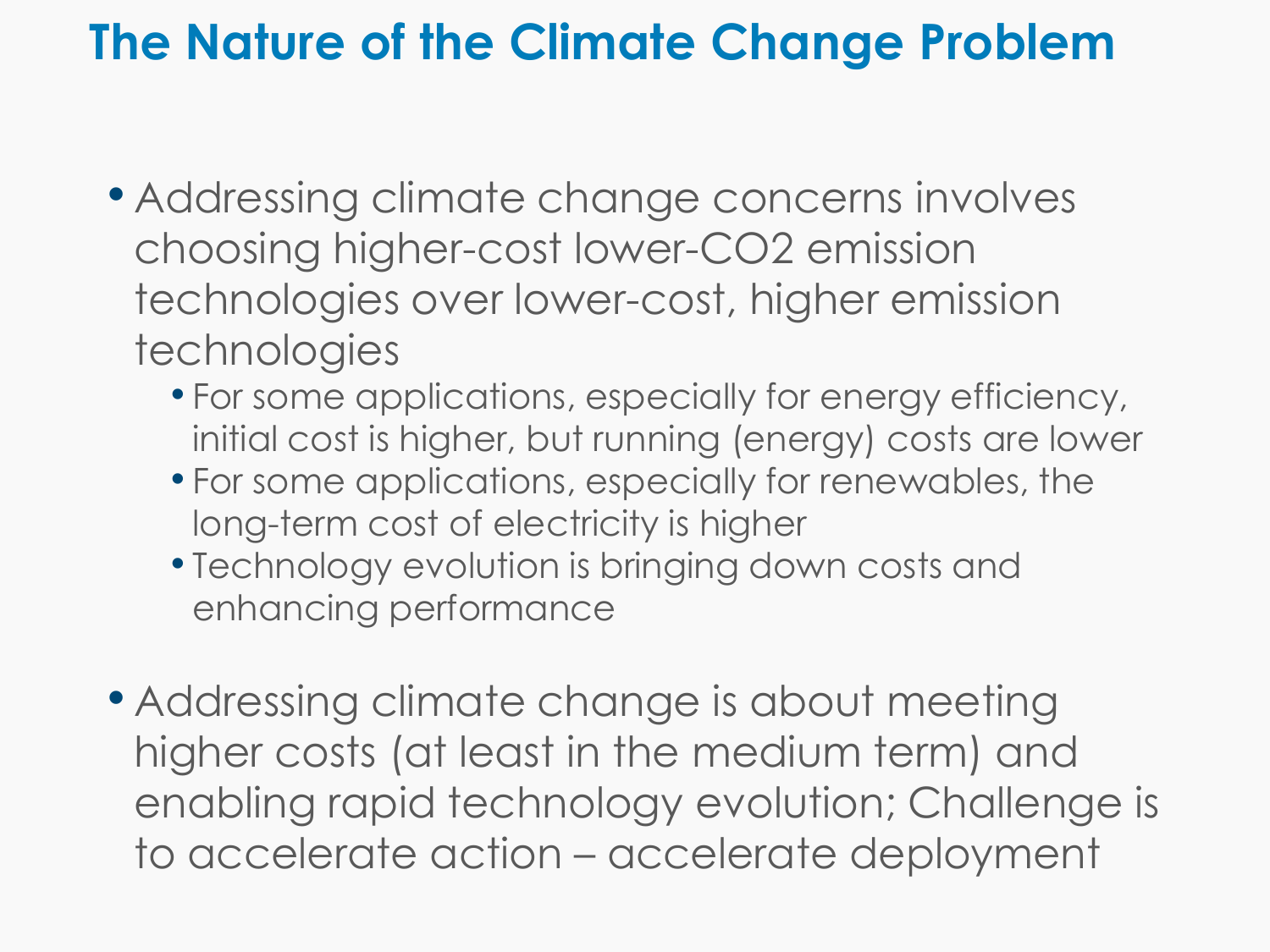## **Need hooks where to bring together climate action with development actions**

- Enhance lifestyles and sustainable livelihoods
- Enhance energy supply and resilience
- Energy access, energy efficiency, renewables, forestry, water supply and urban development are where the hooks occur in developing countries
- Challenge is to figure out which hooks to start with, and then design effective implementation